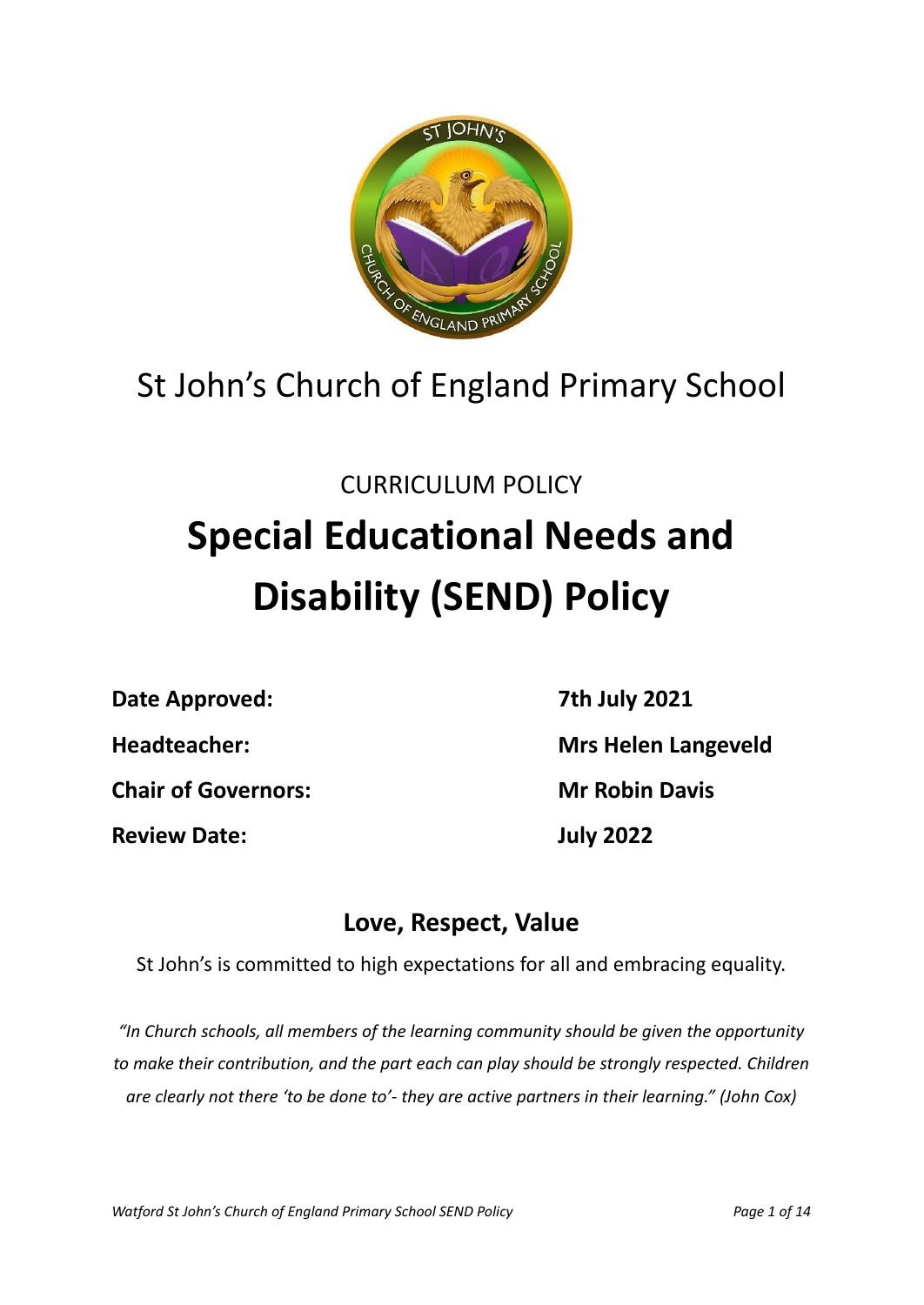#### Purpose:

At St John's, the abilities and achievements of all our pupils are recognised and all children are valued as unique children of God. We aim to provide experiences and opportunities through the best possible learning environment for each individual pupil.

It is our objective that each pupil should receive an education sensitive to their individual needs so that they may achieve their maximum potential as a learner and as a person. By doing this, we believe that children and young people shall:

- achieve their best
- become confident individuals living fulfilling lives; and
- make a successful transition into adulthood, whether into employment, further or higher education or training (SEN Code of Practice 2014)

This policy links closely to the Inclusion Policy, the School Accessibility Plan and the SEN Information Report.

#### Aims:

- to ensure that all pupils have access to a broad and balanced, engaging and challenging curriculum
- to ensure that pupils with SEN who also have a disability have full access to and make adequate progress through the curriculum
- to provide a differentiated curriculum appropriate to each pupils' needs and abilities
- to ensure the identification of all pupils requiring SEND provision as early as possible in their school journey
- to ensure that pupils with SEND take full part in all school activities.
- to ensure that parents of pupils with SEND are kept fully informed of their child's progress and attainment
- to foster genuine communication and a strong partnership between school and parents of a child with SEND which will lead to the most effective assessment and provision
- to listen to and involve pupils (where appropriate) with SEND in the panning of their education.
- it is expected that all staff are sensitive to the needs of children with SEND

#### Special Education Needs Definition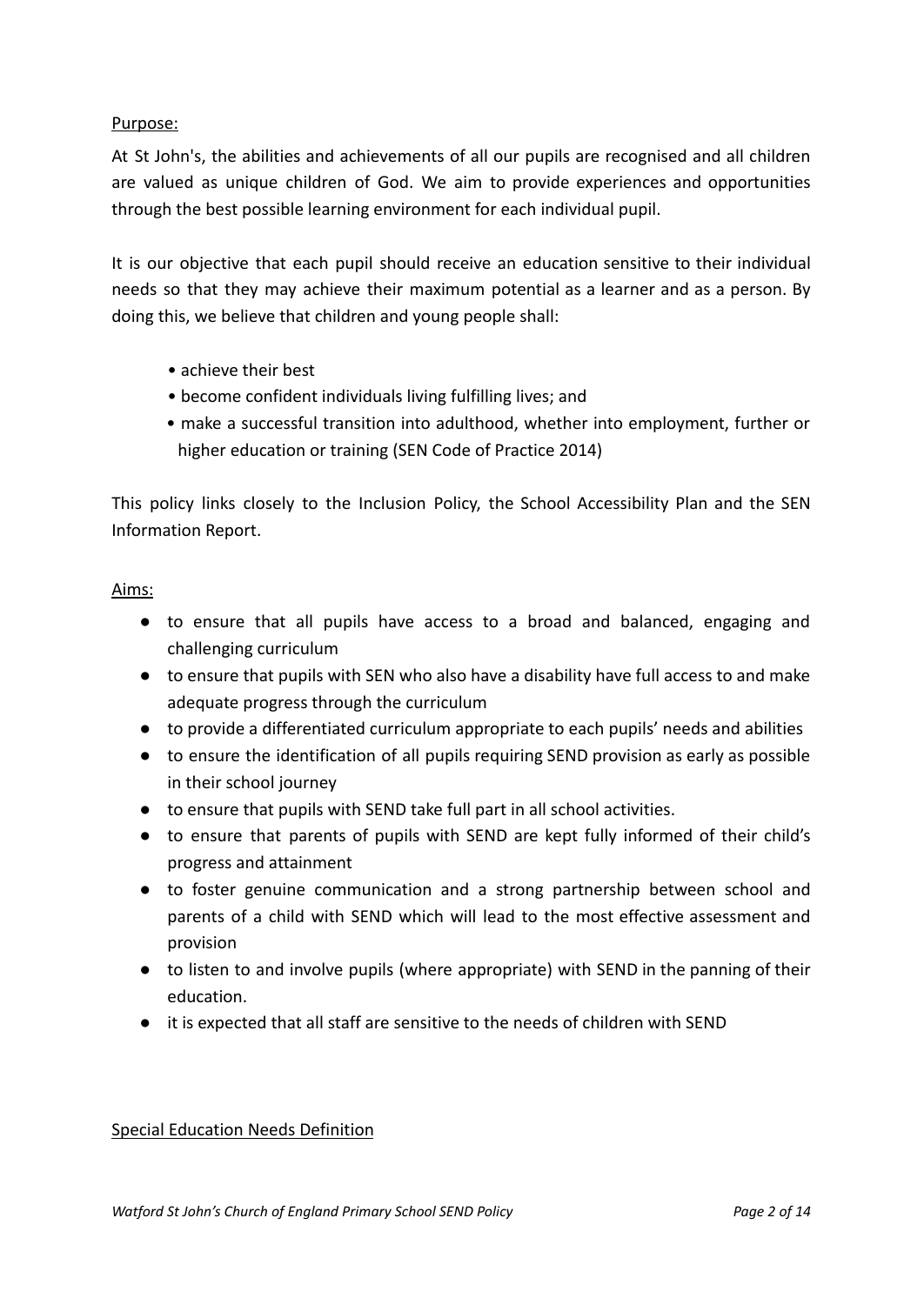A pupil has SEN where their learning difficulty or disability calls for special educational provision; namely provision different from, or additional to, that normally available to pupils of the same age (SEN Code of Practice 6.15).

#### **Disability**

A person has a disability for the purposes of this policy if they have a physical or mental impairment which has a substantial and long-term adverse effect on their ability to carry out normal day-to-day activities (Section 6, Equality Act 2010).

#### Barriers to learning

The Code of Practice (2014) describes the possible barriers to learning under four broad areas of need and support:

- **Communication and Interaction** speech and language difficulties and autistic spectrum disorders
- **Cognition and Learning** moderate learning difficulties, specific learning difficulties
- **Social, Emotional and Mental Health**
- **Sensory and/or Physical Needs**

At St John's, we refer to the SEN Code of Practice when carrying out our duties towards all pupils with SEND and ensure that parents are notified when SEND provision is being made for their child.

#### Partnership with Parents

At St John's, the aim is to develop a strong partnership with parents which will enable children with SEND to achieve their full potential. The school recognises that parents have a unique overview of the child's needs and know how best to support them. Depending on age and appropriateness pupils with SEND will also be encouraged to participate in the decision-making processes affecting them.

The key principles involved in communicating with and working in partnership with parents include:

- having positive attitudes towards parents, respecting the validity of differing perspectives
- providing user friendly information and procedures, and being aware of the needs parents might have in respect of a disability or communication and linguistic barriers
- recognising the pressures a parent may be under because of a child's needs
- acknowledging the importance of parental knowledge and expertise in relation to their own child
- gaining parental permission before referring them to others for support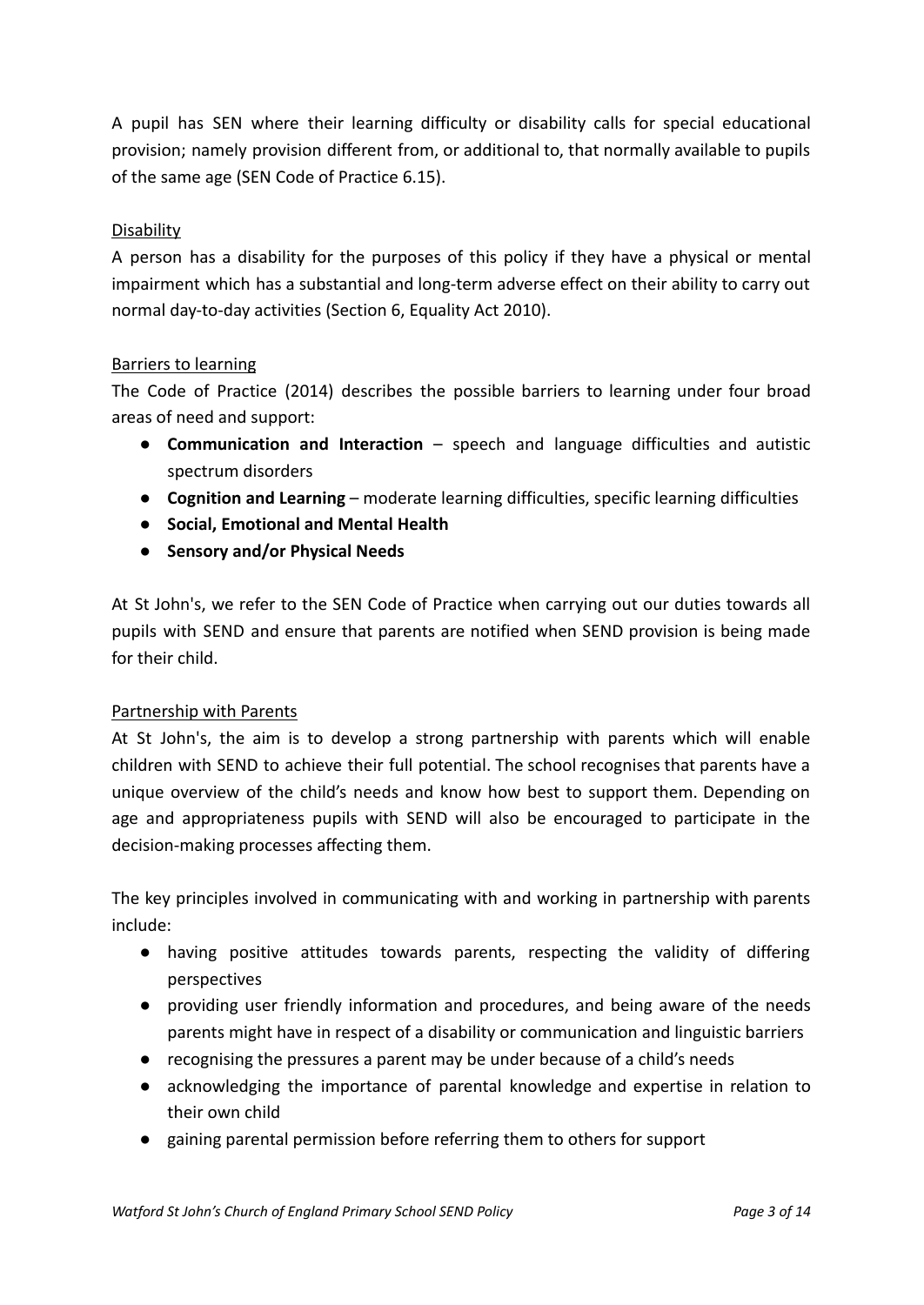● offering access to Parent Partnership information via the DSPL 9 website and South West Herts Partnership

#### Pupil Participation

At St John's, the school ethos encourages and supports pupil participation, recognising:

- the importance of ensuring access for all pupils to all the activities within the whole life of the school
- the role of pupil voice and the use of pastoral support systems
- the need for training and encouraging pupils to take part in their education
- the need for a genuine commitment and wish to make pupil participation work
- the need to make special arrangements to help those pupils with specific needs, e.g. hearing impairment, communication difficulties
- the role of the pupils in setting, monitoring progress and reviewing his/her targets and strategies

#### Roles and Responsibilities:

The teaching staff at St John's understand that they are responsible for the progress of every child in their class. The named Special Educational Needs Coordinator (SENCo) is Miss Anna Pyatt, a qualified teacher who has successfully completed the National SEN Award (2017-18). Mrs Stephanie Horn is the named SEND Governor.

The SENCo is responsible for:

- the day to day operation of the school's SEND policy
- coordinating provision for children with SEND so that barriers to learning may be overcome
- assessment of progress and monitoring the impact of strategies for children with SEND
- updating the Provision Map and termly interventions table and assessing the resource needs for delivery of SEND support
- monitoring pupils' targets and support strategies.
- liaising with and advising fellow teachers, learning support assistants and teaching assistants
- overseeing the records of all pupils with SEND
- liaising with parents of children with SEND
- contributing to the in-service training of staff
- liaising with external agencies. This may include buying into the Local Authority's (LA) support and educational psychology services, a base for Specific Learning Difficulties, advisory teachers, health and social services and voluntary bodies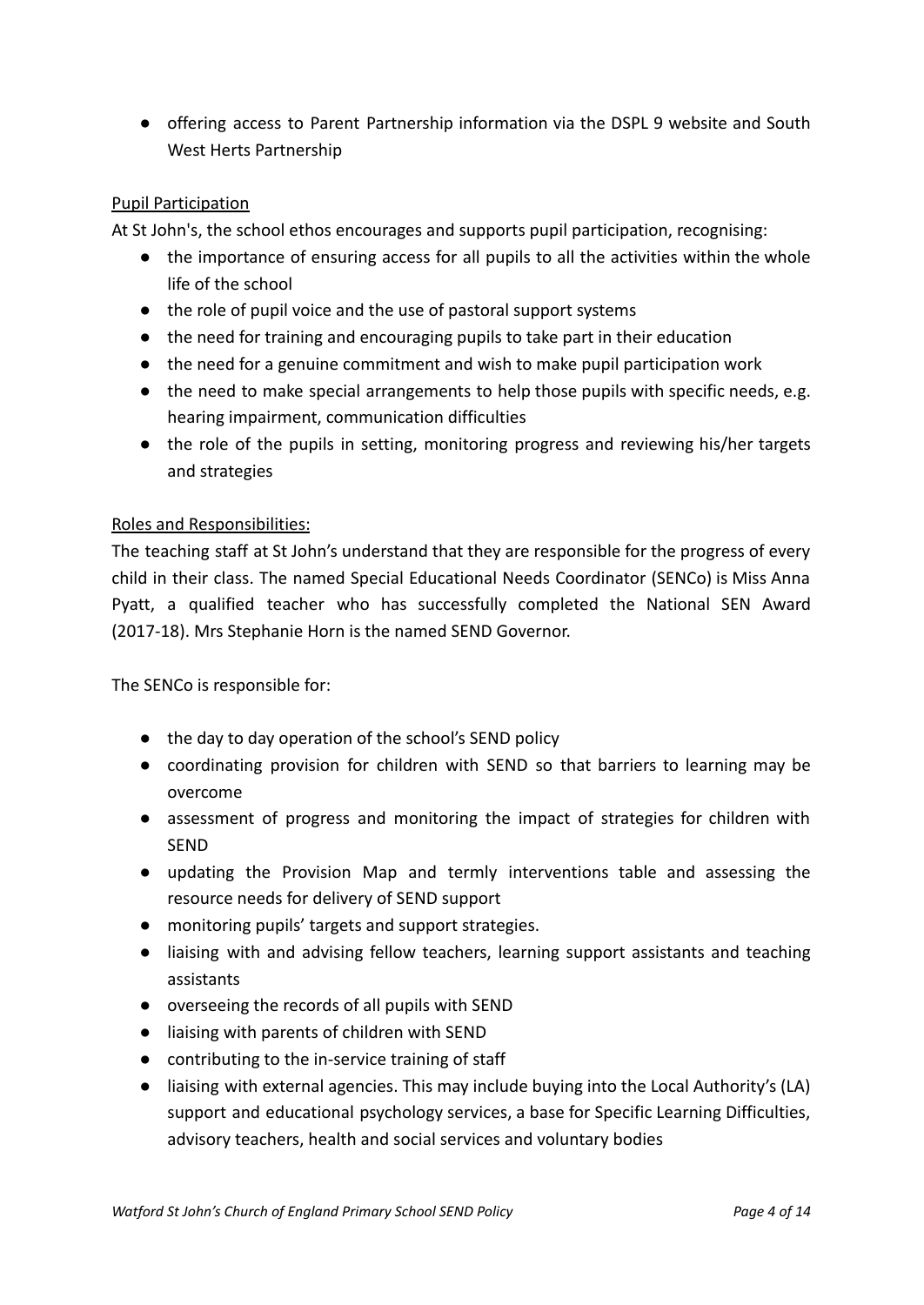- reviewing the SEND policy in consultation with the Senior Leadership Team, staff and Governing Body
- liaising with the Governor with responsibility for SEND
- being responsible for the SEND budget and the ordering and maintenance of resources
- attending meetings and courses on SEN matters
- reviewing the SEND Information Report in consultation with parents, staff and governors and ensuring it is updated annually and published on the school website

The Deputy Headteacher, Miss Anna Pyatt, is the SENCo and has an overall contract of 0.8, ie 4 days a week.

The SEN register is kept up to date on the MIS. Teachers should consult with the SENCo about any changes and take dual responsibility for updating the MIS. The office returns SEN details termly to the LA.

#### Admissions and Inclusion

Staff at St John's are committed to inclusion. Some children may be identified as having SEND before entering the school and some children may have an Education, Health and Care Plan (EHCP). All children will be welcomed and every attempt to secure adequate provision will be made to accommodate their needs. All children will be welcomed and, if named as the school on the EHCP, every attempt to secure adequate provision will be made to accommodate their needs.

As stated in the SEN Code of Practice, admissions authorities (and St John's is its own admissions authority) must:

- consider applications from parents of children who have SEN but do not have an Education, Health and Care Plan (EHC) on the basis of the school's published admissions criteria as part of normal admissions procedures
- not refuse to admit a child who has SEN but does not have an EHC plan because they do not feel able to cater for those needs
- not refuse to admit a child on the grounds that they do not have an EHC plan

The Children and Families Act 2014 secures the general presumption in law of mainstream education in relation to decisions about where children and young people with SEN should be educated and the Equality Act 2010 provides protection from discrimination for disabled people.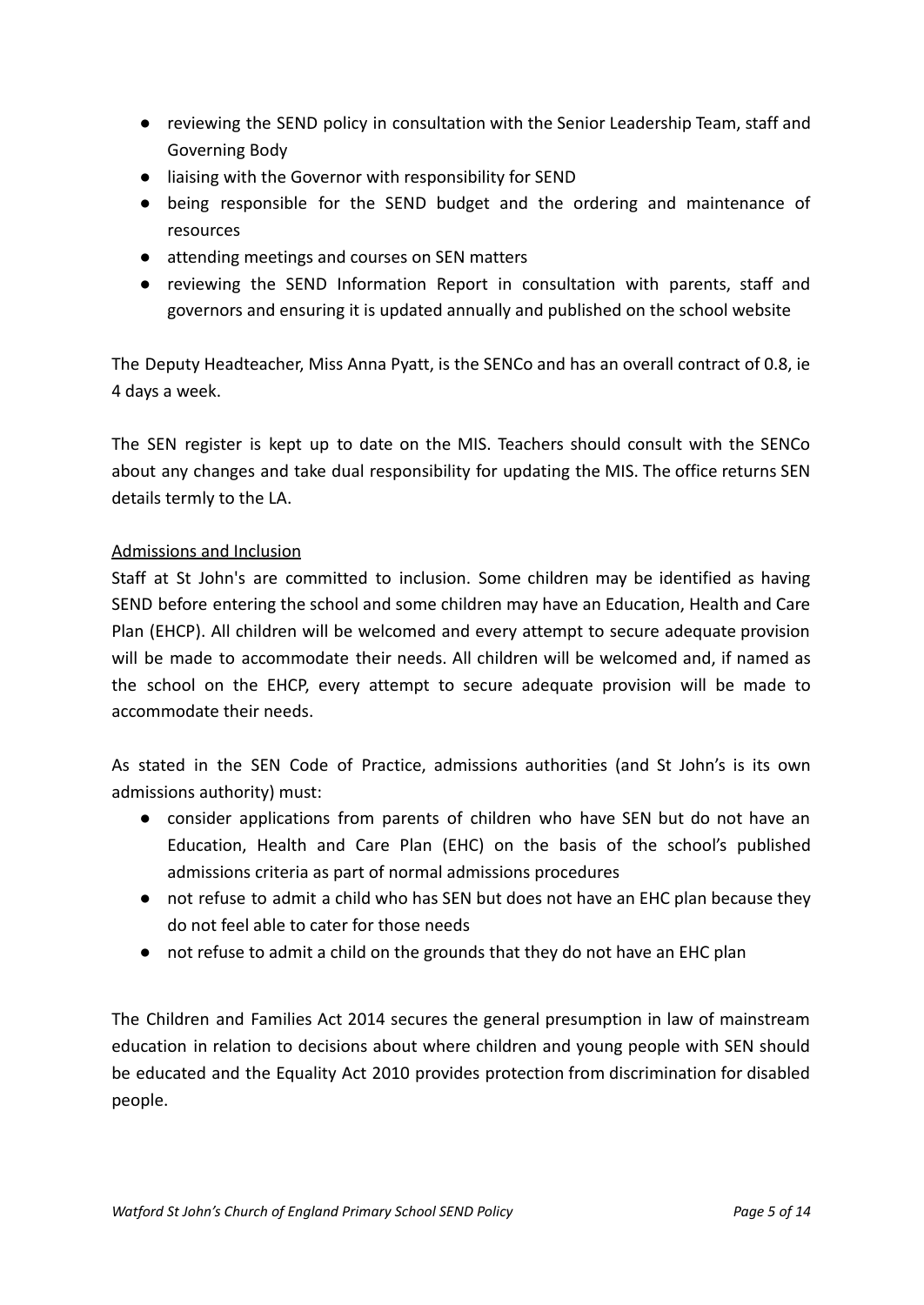St John's is an educationally inclusive school, in which the teaching and learning, achievements, attitudes and wellbeing of every pupil matters.

Inclusion refers not only to SEN but to the inclusion of different groups of children:

- pupils with English as an additional language (EAL- please see separate EAL policy)
- pupils from low income families
- highly skilled pupils
- ethnic minority pupils
- pupils who suffer from illnesses that may affect their access to the curriculum

#### Allocation of resources

The notional SEN allowance is made in the main budget and The Trust allocates it to the yearly budget. This budget is used to support the children with SEN through the employment and training of staff and the purchase of resources. Each term, pupil progress meetings and SEN support reviews inform the planning for allocating resources.

#### Local High Needs Funding (LHNF)

Children with EHCPs are banded in relation to need and funding will be allocated accordingly, without the requirement for Local High Needs Funding (LHNF) to be applied for in the main.

#### Special Facilities

The school is located on Clarendon Road. All parts of the school building are wheelchair accessible (lift installed as part of new build) and there are disabled toilet facilities on every floor. The ground floor medical room is equipped with a shower, hoist and medical bed. The top floor has a designated First Aid room where individual treatments can be implemented. Specialist equipment is provided where appropriate for children with SEND and advice is sought from the appropriate medical/health professionals to ensure all children's health and physical needs are catered for within the school environment.

#### Monitoring pupil progress

Pupils' progress is monitored through application of the Feedback, Marking and Reporting Policy and will also include:

- parental contributions
- evaluating the provision of additional or different actions made to support the child

Progress is the crucial factor in determining the need for additional support. Adequate progress is that which:

● narrows the attainment gap between pupil and peers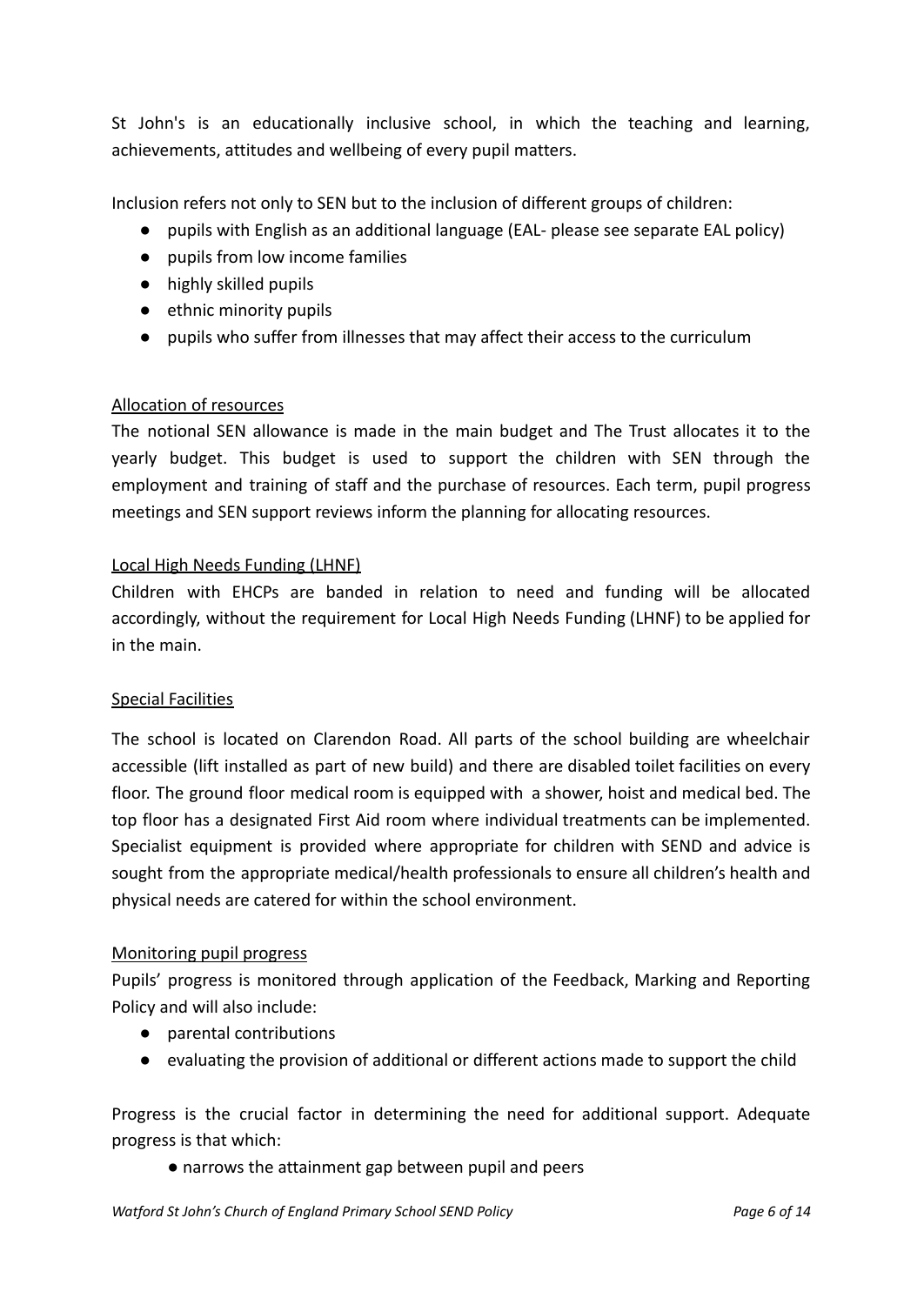- prevents the attainment gap widening
- equals or improves upon the pupil's previous rate of progress
- ensures full curricular access
- shows an improvement in self help and social or personal skills
- shows improvements in the pupil's behaviour

#### Identification, Assessment and Provision

At St John's, early identification of a child with SEN is crucial. We adopt a Graduated Approach to meeting such needs in line with the Code of Practice 2015. Part of this process is achieved by encouraging dialogue between parents, pupil, class teacher and SENCo. When the class teacher identifies a pupil as having a difficulty, they will liaise with the parents and the SENCo. Class teachers are responsible for initial assessment of the pupil within the framework of the National Curriculum. If necessary, further assessment of the pupil will be carried out by the SENCo and the child will be referred to outside agencies, as appropriate.

#### Early identification:

Pupil progress is established through:

- evidence obtained by teacher observation/ assessment
- information from parents
- pupil progress in relation to objectives in the Early Years Foundation Stage
- their performance in National Curriculum judged against Age Related descriptions
- standardised screening or assessment tools

Following early identification, St John's applies the Assess, Plan, Do, Review process in light of a child's special educational needs.

#### Teaching and Learning

Effective opportunities are provided for pupils with SEN. In planning and teaching the Early Years Foundation Stage and National Curriculum teachers have responsibility for:

- setting suitable learning challenges
- responding to pupils' diverse learning needs
- overcoming potential barriers to learning and assessment for individuals and groups of pupils
- using performance data to support judgement of the progress of pupils with SEN
- using effective target setting for pupils with SEN, including the use of P-scales (until 2019-20), pre-key stage standards (from 2018-19) and the IAELD, where appropriate; as well as the Aspects of Engagement model for complex SEN from 2020-21

#### **SEND Provision**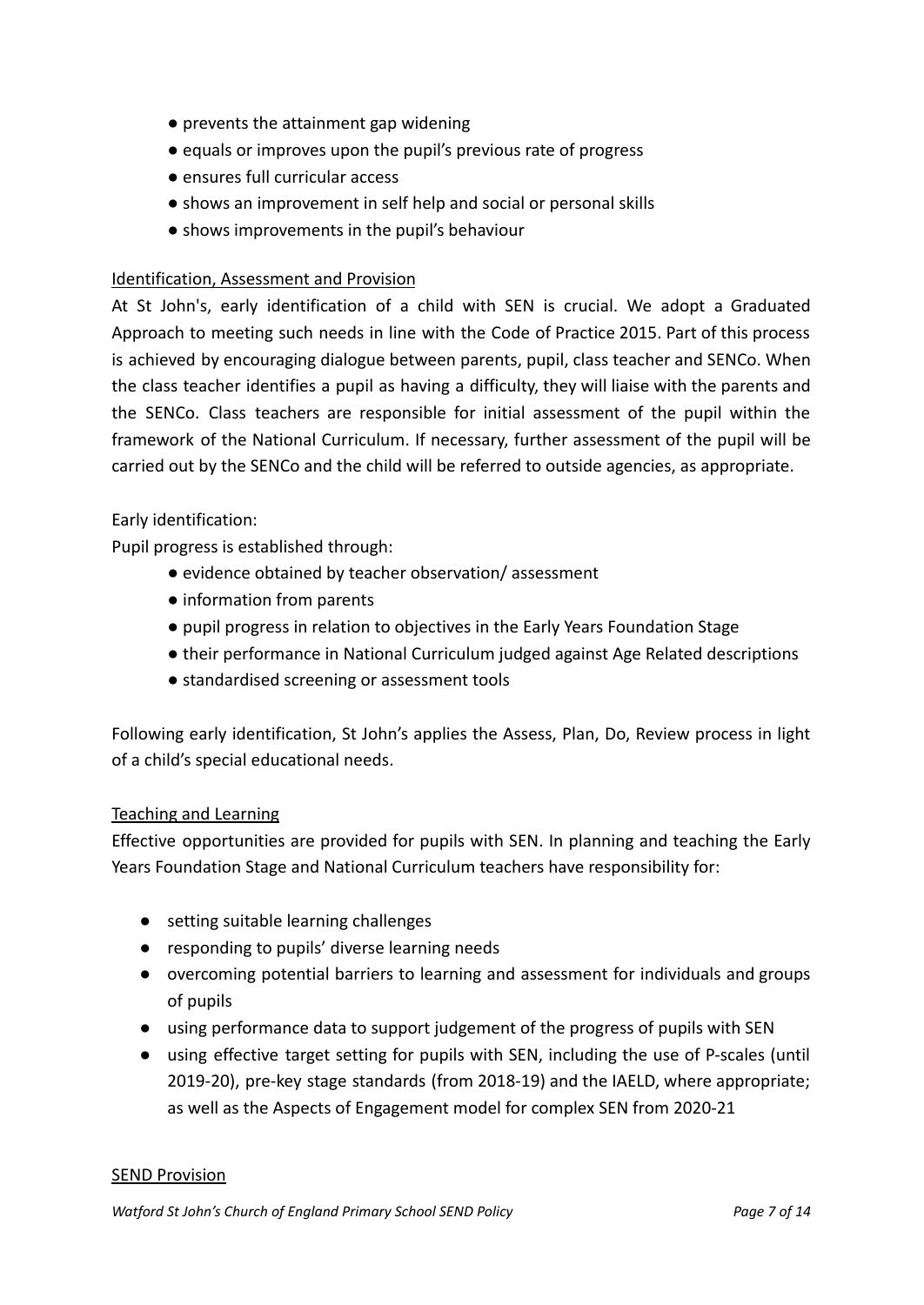A pupil whose SEND requires extra provision will be placed on the SEND register after consultation with parents. Class teachers remain responsible for the child in their class but the SENCo will review and monitor their progress. Teachers are responsible and accountable for the progress and development of the pupils in their class, including where pupils access support from teaching assistants or specialist staff (Code of Practice 2014, 6.36).

The main methods of provision, detailed in the school's Provision Map, are:

- Universal (Wave 1) provision: full-time education in classes, with additional help and support by class teacher through a differentiated curriculum and reasonable adjustments
- Targeted (Wave 2) provision: periods of withdrawal from class to work individually or as part of a small group with a teaching assistant
- Specialist (Wave 3) provision: specialist support received from a specialist teacher, learning support assistant (LSA) or teaching assistant as a result of recommendations received from outside agencies.
- one to one support in the classroom from a teaching assistant

#### The Graduated Response

The Code of Practice advocates a graduated response to meeting pupils' needs. This response is based on two principles:

- provision for a child with SEN should match the nature of their needs
- there should be regular recording of a child's SEN, the action taken and the outcomes.

#### School Awareness

At St John's the classification of 'school aware' registers an initial concern about a child. At this stage the child's needs are met by the class teacher through High Quality Teaching Quality First Teaching (QFT) (Universal Wave 1 provision). At the review stage, if the difficulties have not been fully addressed, then further action is taken, using Targeted Wave 2 interventions (One Page Profile targets and strategies).

#### Targeted Support (Wave 2):

Interventions are different from or additional to the normal differentiated curriculum. A child is identified as requiring such interventions when they:

- make little or no progress despite targeted support
- show persistent signs of difficulty in literacy or maths
- show persistent emotional or behavioural difficulties not addressed by usual behaviour management strategies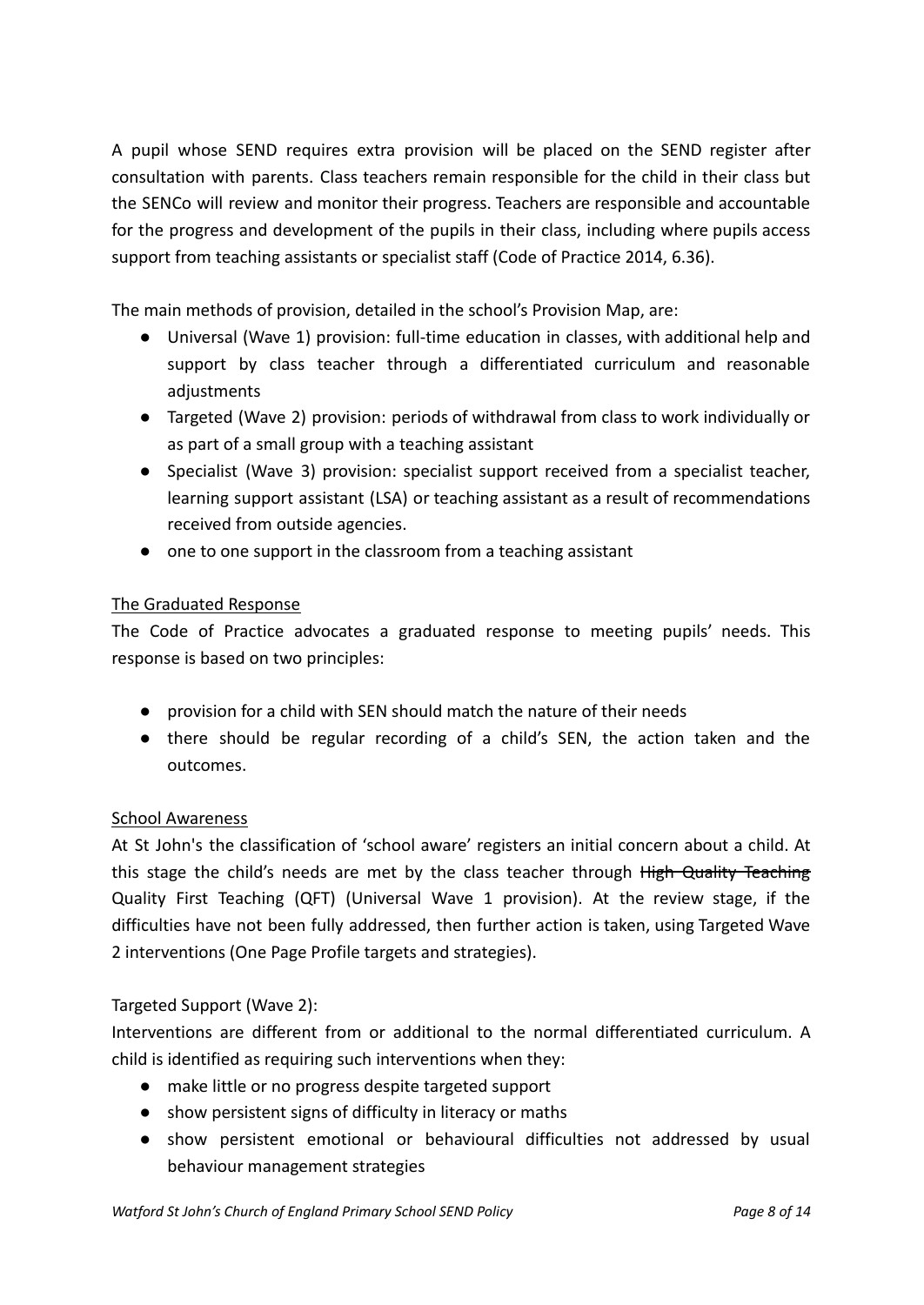- have significant sensory or physical problems
- show communication or interaction difficulties

At this point:

- the class teacher seeks assistance from the SENCo and completes a 'Cause for Concern' form
- information is collected from observations of the child, discussion with parents and information from health or social services professionals [with parental agreement] will be obtained where applicable
- the Assess, Plan, Do, Review process is then applied.
- the SENCo takes the lead in further assessment
- interventions additional to or different from the differentiated curriculum are provided (an individual or group intervention may be implemented).
- strategies to support pupil progress will be recorded on a One Page Profile

A One Page Profile may be drawn up which will set strategies for the pupil/s and will be focused on positive outcomes. The One Page Profile will outline:

- the child's strengths and likes and what others admire about him/her
- what the child finds challenging at school/home
- teaching strategies to be put in place
- provision to be put in place
- when the plan is to be reviewed (termly)
- is discussed with pupils and parents
- will be shared with all staff working with the pupil

The One Page Profile will be drafted by the class teacher and SENCo. Where appropriate, pupils will participate in the target setting and review. Parents will be an integral part of this process. Reviews of the targets will take place each term in line with the school's assessment policy.

#### Reviewing One Page Profiles

One Page Profiles will be reviewed termly. Parents and pupils, where possible, will be involved in the review.

Teachers should consider:

- the progress made by the pupil
- the parents' views
- the pupil's views
- the effectiveness of the targets that have been set
- whether targets set have been met
- any updated information and advice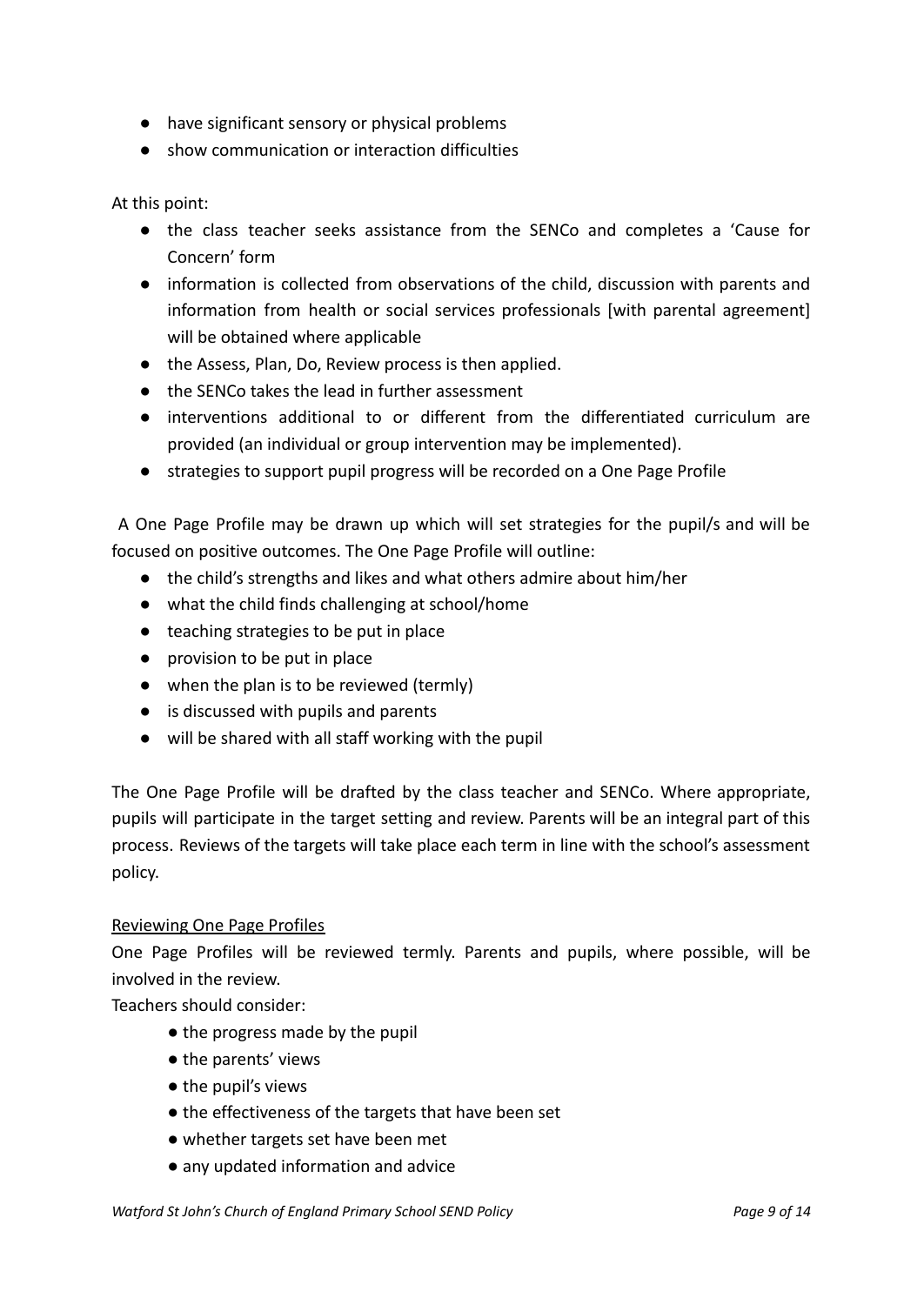After a period of assess, plan, do and review, if there is evidence that a child is not making the expected progress (despite additional support) we may seek help from relevant outside agencies. Parents (and pupils, if appropriate) will always be consulted prior to referral.

#### Specialist Support (Wave 3):

Specialist Support is characterised by a sustained level of support and, where appropriate, the involvement of external agencies. Placement of a pupil at this level will be made by the class teacher and SENCo after consultation with parents and can be triggered by the following factors:

- little or no progress
- attainment at substantially below age related expectations
- difficulty developing literacy or maths skills
- emotional or behavioural difficulties that often substantially impede the pupil's learning or that of the group
- sensory or physical needs requiring additional equipment or advice/ visits from an external specialist
- ongoing communication or interactive difficulties that impede the development of social relationships

#### At Wave 3

- the school seeks the advice of external support services
- staff consider a range of teaching approaches/ equipment/ materials including ICT
- records should be kept of advice sought and support provided pending advice
- a One Page Profile should be implemented as far as possible within the normal classroom setting

The external agencies will:

- often see the child and/or advise on new targets
- provide more specialist assessments [with parental agreement]
- give advice on specialist equipment/strategies/resources

#### Education Health and Care Plans

Very occasionally, a child has complex needs where provision cannot reasonably be delivered through the services normally available. In these instances, the school and/or parents may request an Education, Health and Care Plan (EHCP). This is a legal document, which a) places the child at the centre of the process, b) considers the wishes of the parents as paramount, c) sets out details of the special needs that a child is considered to have and d) will be drawn up at a multi-disciplinary meeting. In addition, the EHCP also outlines the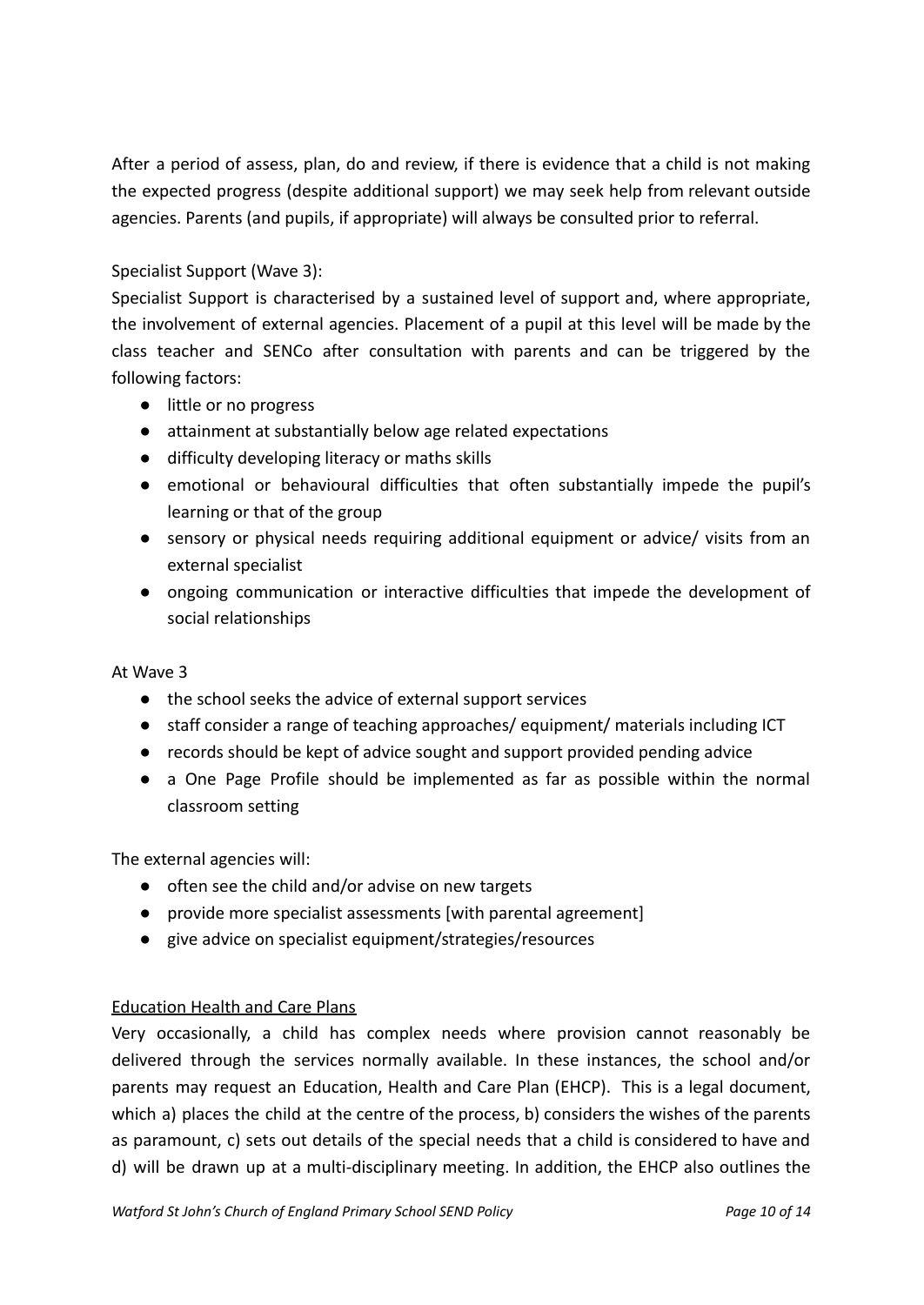special educational provision that a child will receive to meet his/her needs from birth to age 25.

#### Reviews of EHCPs

Review Meetings occur annually inviting:

- the child's parents
- the child if appropriate
- the class teacher
- the SENCo
- the SEN Officer (if appropriate)
- any outside agencies involved with the child
- any other person the Headteacher considers appropriate

The aim of the review will be to:

- assess the pupil's progress in relation to their targets
- review the provision made for the pupil in the context of the Early Years Foundation Stage and National Curriculum and levels of attainment in basic literacy/maths and life skills
- consider the appropriateness of the existing EHC in relation to the pupil's performance during the year, and decide whether to cease, continue or amend it
- set new targets for the coming year

A report of the annual review is sent with any supporting documentation, to the LA. The LA decides whether to maintain, amend or cease an EHCP.

#### Evaluating and Monitoring Progress

The success of the policy is monitored by reference to:

- parental feedback (report response slips, pupil reviews, questionnaires)
- success in achieving targets set in One Page Profiles
- evidence of attainment
- monitoring of classroom practice by subject coordinators
- analysis of test results for individual groups and cohorts
- using value added data
- monitoring of procedures and practice by SEND Governor
- termly update of Provision Map and interventions table
- SEF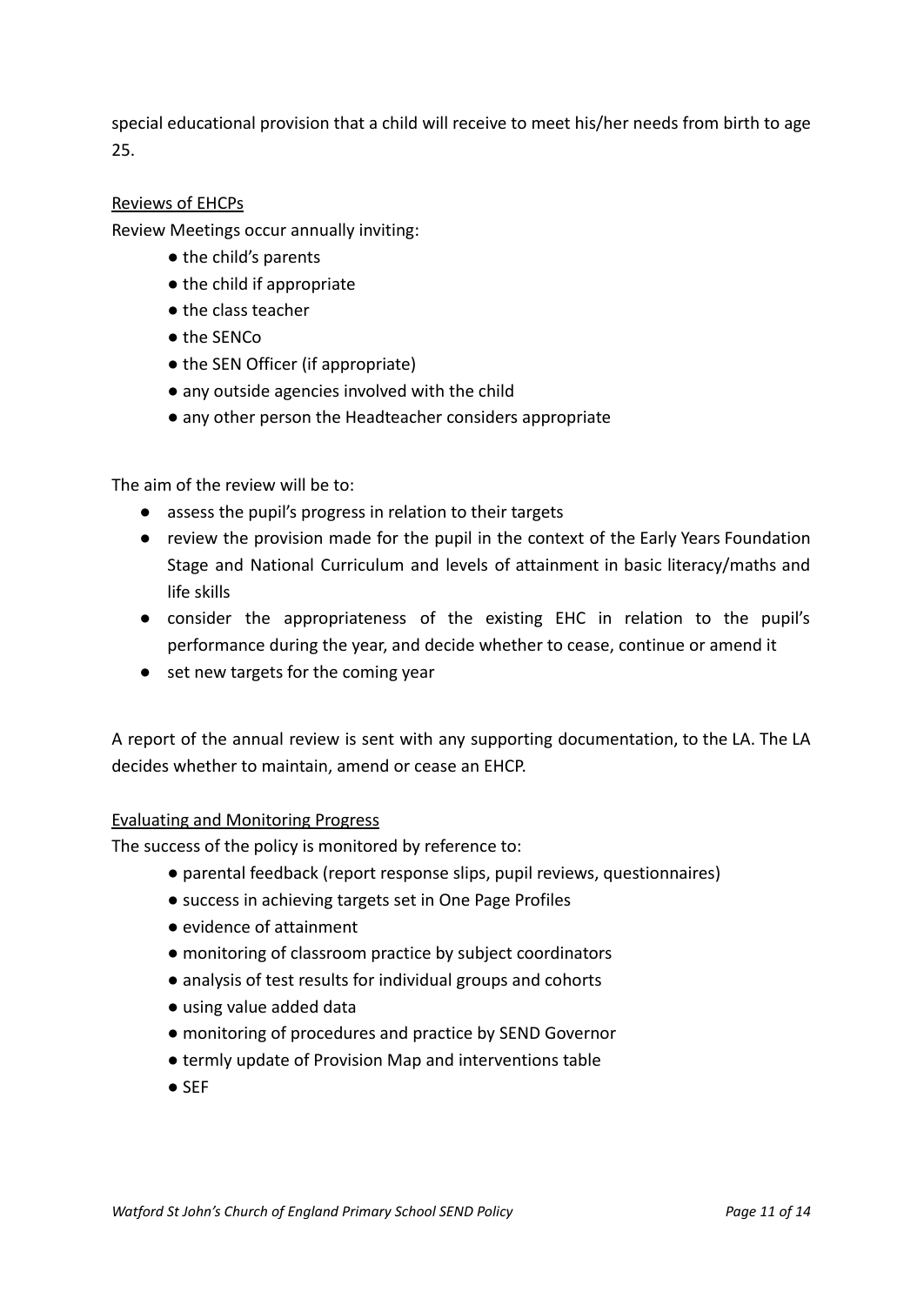#### **Transition**

Pre-school to reception - The Reception teachers will visit nurseries and have professional dialogue with the current practitioners. Nursery records and SEN documentation will be passed to the school's SENCo. The SENCO will liaise with previous settings to obtain more information should it be required at this time. If possible, the SENCo will also make contact with any external agencies involved with the child.

#### Transfer Information

In keeping with statutory requirements, Common Transfer details are forwarded to receiving schools within 10 days. Liaison occurs with the receiving schools.

#### **Training**

Arrangements are made by the Headteacher and the SENCo for the appropriate SEND training for teachers and teaching assistants. Courses are made available for staff in response to the needs of the pupils. Whole school INSET training is devoted to SEND when necessary.

#### Links with Outside Agencies

The school recognises the important contribution that external support services make in assisting to identify, assess and provide for pupils with SEN.

When it is considered necessary, colleagues from the following support services will be involved with pupils with SEN:

- Educational Psychologists (EPs)
- Specific Learning Difficulties (SpLD) advisory teachers
- Speech and language therapists
- The AIO (Attendance Improvement Officer)
- Social Services
- ESTMA (Educational Support Team for Medical Absence)
- Play therapists
- Occupational Health Therapists
- School Nurse
- Hearing impairment advisory teachers
- Early Support module (to help make provision for vulnerable pupils)
- Family Support Worker provision
- Colnbrook Specialist School
- Chessbrook Behavioural Support School
- DSPL 9
- Speech, Language, Communication and Autism Team
- Families First
- CAMHS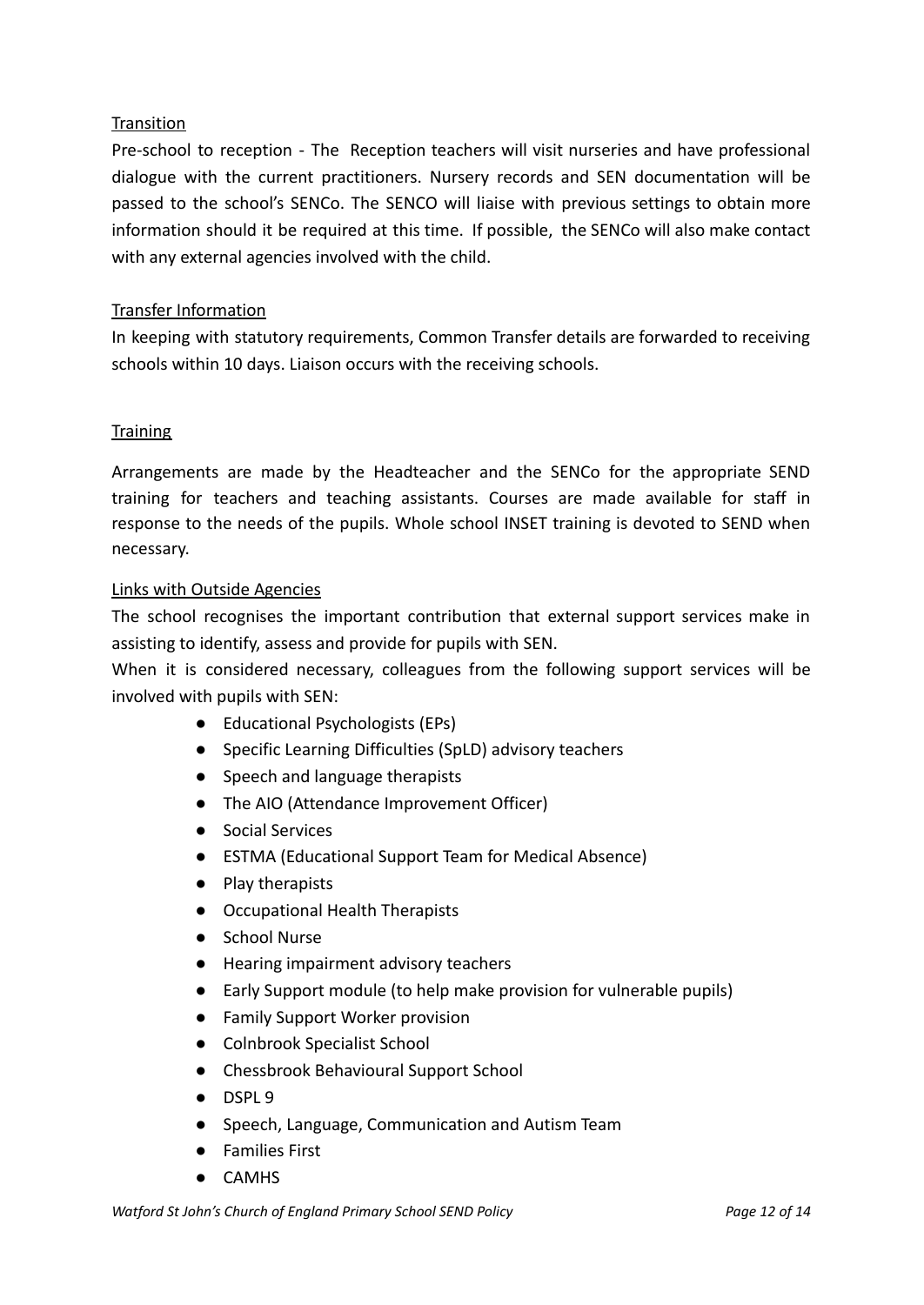When parents wish an outside agency to be involved with their child on a private or fee-paying basis, contact should be made with either the SENCo or the Headteacher in the first instance before any sessions are agreed.

#### Complaints Procedure

Complaints are dealt with in line with school procedure. The Code of Practice outlines additional measures the LA must set up for preventing and resolving disagreements.

#### Duties of the Governing Body

- The Governing Body has a statutory duty towards pupils with SEND.
- The Governing Body should, with the Headteacher, decide the school's general policy and approach to meeting pupils' SEND for those with and without EHCPs.
- They must set up appropriate staffing and funding arrangements and oversee the school's work.
- Governors must conduct the school with a view to promoting high standards. These high standards relate to all pupils in the school including those with SEN.
- Through performance management, the governors should secure that objectives are set for the head teacher. These should include objectives that relate to priorities in the school development plan and should include SEND.

#### Roles of the Governing Body

The Governing Body must:

- do its best to ensure that the necessary provision is made for any pupil who has SEND
- ensure that, where the 'responsible person' the Headteacher or the appropriate Governor – has been informed by the LA that a pupil has SEND, those needs are made known to all who are likely to teach them
- ensure that teachers in the school are aware of the importance of identifying, and providing for, those pupils who have SEND
- consult the LA and the governing bodies of other schools, when it seems to be necessary or desirable in the interests of co-ordinated special educational provision in the area
- ensure that a pupil with SEND joins in the activities of the school together with pupils who do not have SEND, so far as is reasonably practical and there is compatibility with the learning needs of the pupil receiving the special educational provision, the efficient education of the pupils with whom they are educated as well as the efficient use of resources